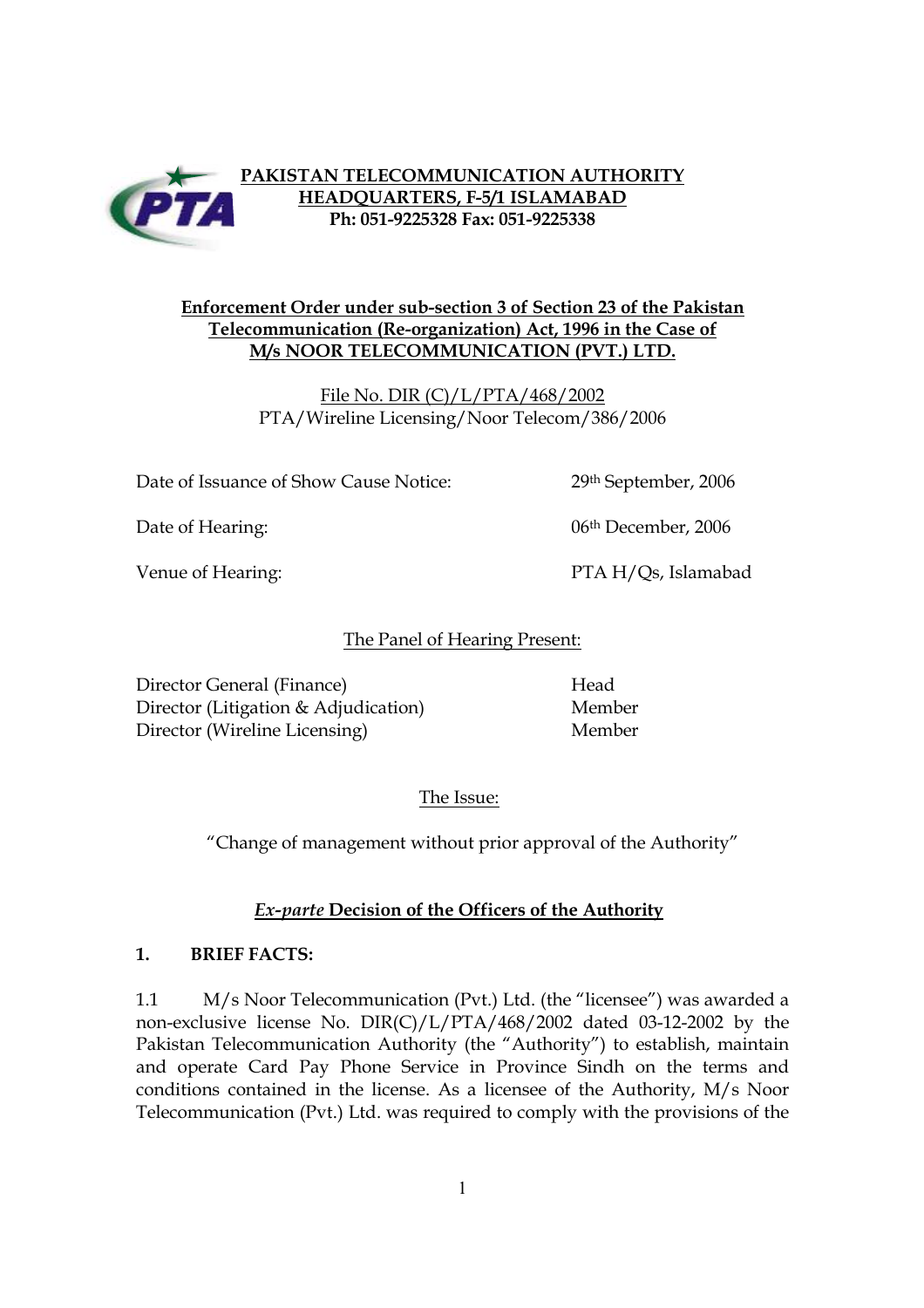prevailing regulatory laws comprising of the Pakistan Telecommunication Authority (Re-organization) Act, 1996 (the "Act"), the Pakistan Telecommunication Rules, 2000 (the "Rules"), PTA (Functions & Powers) Regulations, 2004, (the "Functions & Powers Regulations"), the Card Payphone Service Regulations, 2004 (the "Regulations") and the terms and conditions of the license.

1.2 Section 21 (4) (j) of the Act, rule 11 of the Rules, regulation 14 of the Functions & Powers Regulations, clause 32 of the Regulations and clause 9.1 of the conditions of the license impose restrictions on transfer or assignment of the license and declare that the license shall be personal to the licensee and shall not be assigned, sub-licensed to, or held on trust for any person, without the prior written consent of the Authority. Moreover, regulation 14 (1) of the Functions & Powers Regulations reads as:

*"Neither the license nor the rights granted therein shall be transferred, assigned or disposed of in any manner or transfer directly or indirectly the control of the licensee to any person either by way of sale of share or otherwise that may result in substantial change in ownership or control of the licensee except with the prior approval of the Authority"*.

1.3 The licensee i.e. M/s Noor Telecommunication (Pvt.) Ltd. changed its management in 2006 without prior approval from the Authority in contravention of the statutory provisions mentioned above. The issue came into the knowledge of the Authority when the licensee informed and submitted documents pertaining to change of management vide letter dated 19th May 2006. The documents were evaluated and Form 29 showed that substantial change in the ownership and control of the licensee has taken place without prior approval of the Authority and two new directors, namely, Muhammad Masroor Qamar (Chief Executive) and Kashif Ali (Director) have replaced the directors to whom the license was granted, namely, Muhammad Mahmood Qamar and Mrs. Rohela Qamar, in contravention of the above-said provisions. Hence, a Show Cause Notice (the "Notice") under section 23 of the Act was issued to the licensee on 29th September 2006, which was not responded by the licensee and was received back by the Authority as undelivered.

1.4 In order to proceed further in the matter, the licensee was required to appear before the hearing panel for personal hearing through Hearing Notices dated 23rd November, 2006 and 30th November, 2006 for hearing on 29th November, 2006 (1st hearing) and 6th December, 2006 (2nd hearing), respectively, but both the hearing notices were returned undelivered and none appeared before the hearing panel on the said dates of hearings.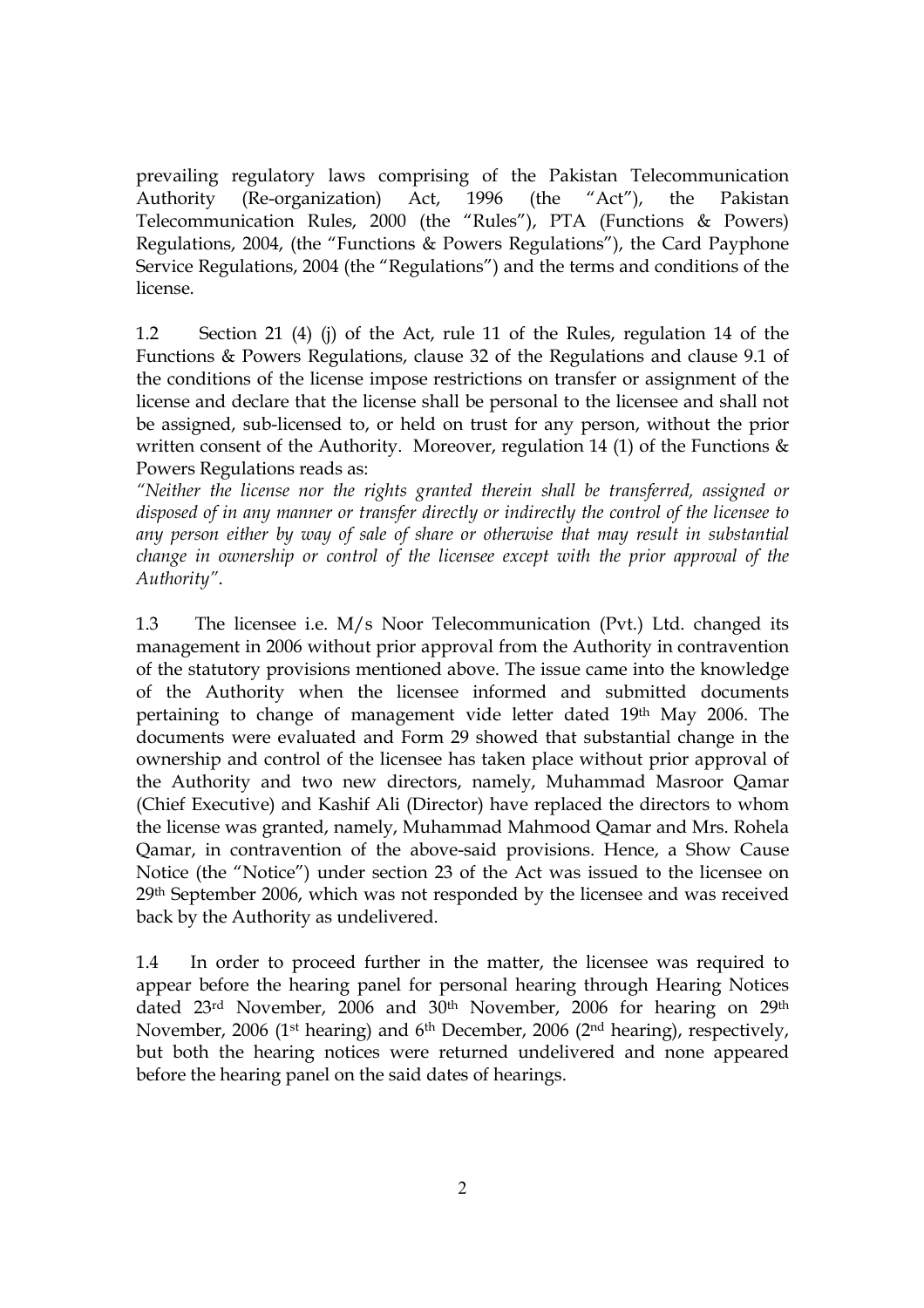1.5 The case was presented before the hearing panel by highlighting that the licensee has violated statutory provisions as mentioned in para 1.2 of this enforcement order. Hence, any change in management of the company without seeking prior approval of the Authority is a severe violation of the aforementioned statuary provisions. However, during hearing, the panel desired that prior to pronouncement of any ex-parte order against the licensee, its status report be obtained through Enforcement Division. The case was then forwarded to the said division of the Authority on 8th December, 2006, which after carrying out its investigation and retaining the file till 22nd of March, 2007, informed, while referring to zonal office Karachi letter dated 16th March, 2007, that the offices of the company at given addresses have been closed and none of the neighbours know the whereabouts of the company/licensee.

#### **2. ORDER**

2.1 The hearing panel scrutinized all the documents, which revealed that the licensee has changed management of the company without prior approval of the Authority and has violated the relevant mandatory provisions of the Act, the Rules, the Regulations and the terms and conditions of the license. The attitude of the licensee, however, is not positive and shown its least interest in providing the licensed services. According to Finance, the licensee has paid Rs. 30,000/- as annual license fee (ALF) for the years 2004 -2005 but penalty of Rs. 3,000/- for the year ended June 30, 2005 is still outstanding. In addition, the licensee has also not provided annual audited accounts (AAAs) for the year ended June 30, 2006 and annual license fee thereof, accordingly.

2.2 We, after careful perusal of the record, came to the conclusion that the licensee has violated the statutory provisions mentioned at para 1.2 above, and has thus exposed itself to the penal provisions of sub-section (3) of section 23 of the Act. Hence, we hold and decide as under:

- (a) the Card Pay Phone Service (CPPS) license of the licensee bearing number DIR(C)/L/PTA/468/2002 issued by the Authority dated 03- 12-2002, is hereby SUSPENDED with immediate effect;
- (b) the licensee is directed to provide annual audited accounts (AAAs) for the year ended June 30, 2006 and deposit annual license fee calculated thereon, accordingly, plus penalty of Rs. 3,000/- for the year ended June 30, 2005 within seven (7) days of this enforcement order, at which its license may be restored subject to conditions;